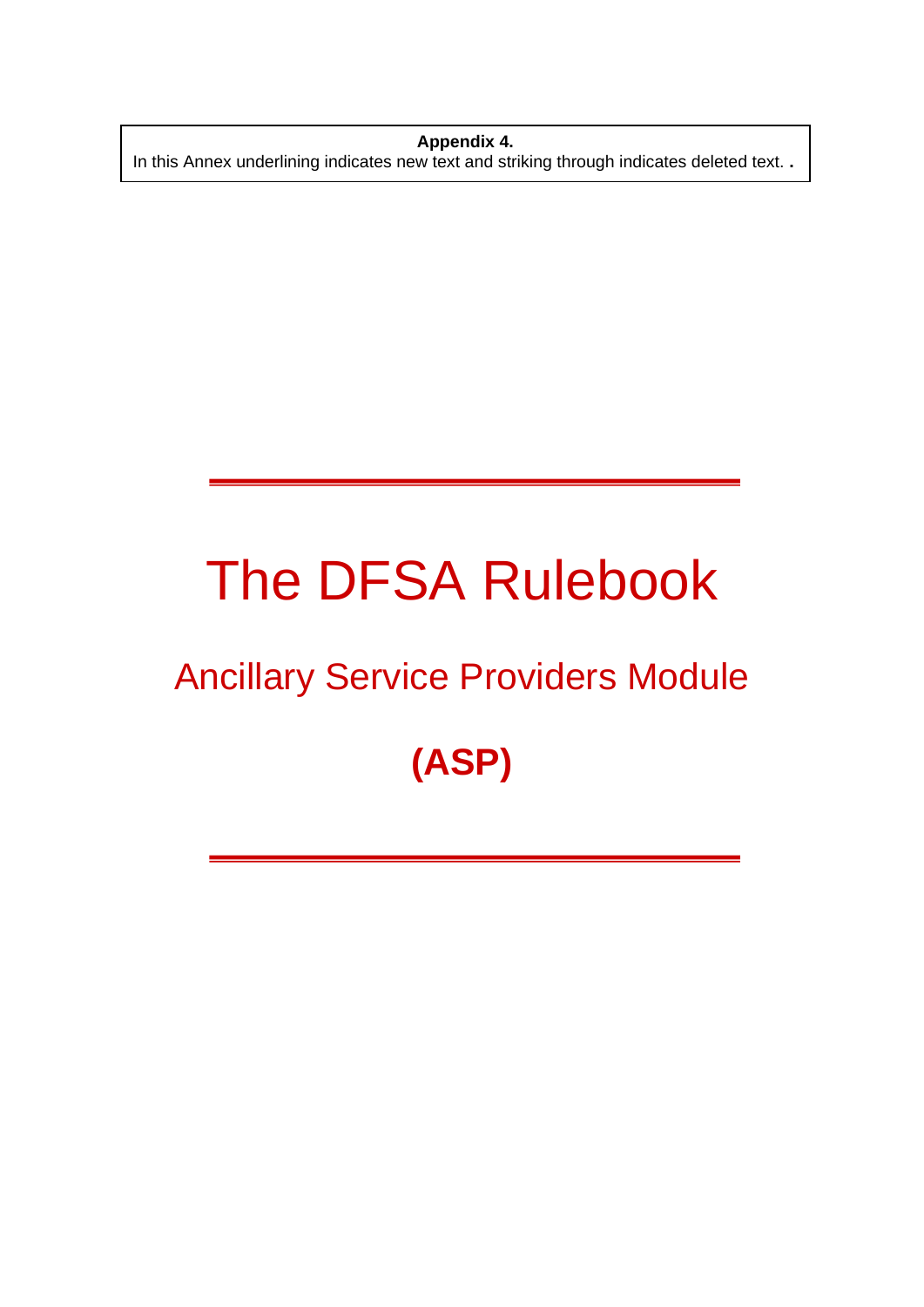#### **3.4 Fees [Deleted]**

- **3.4.1** Where a fee is payable for any application to the DFSA, the application will not be regarded as submitted until the fee has been paid in full.
- **3.4.2** Where an annual or other periodic fee is due under a provision of these Rules, the Ancillary Service Provider must pay it by the date on which it becomes due. If it fails to do so then, without limiting the right of the DFSA to take any other action the sum due shall be increased by 1% for each calendar month, or part of a calendar month, that it remains outstanding beyond the due date.

#### **Guidance**

If a fee is not paid by the date on which it becomes due, the Person is in breach of a Rule and the DFSA is entitled to take action to withdraw registration.

- **3.4.3** The DFSA may reduce, waive or refund all or part of any fee if it considers that, in the exceptional circumstances of a particular case, it would be equitable to do so.
- **3.4.4** An applicant for registration as an Ancillary Service Provider must pay the fee prescribed in App1 section A1.2.
- **3.4.5** An Ancillary Service Provider which is not an Authorised Firm must pay an annual fee as prescribed in App1 section A1.3.
- **3.4.6** (1) In the case of an Ancillary Service Provider which is already registered, the annual fee is due on 1 January of any calendar year.
	- (2) In the case where registration is granted after 1 January, the annual fee for that first year is due 21 days after the date when registration is granted.

#### **Guidance**

In regard to the payment of an annual fee on or before 1 January, invoices will be issued at least 21 days before that date.

#### **App1 FEES[Deleted]**

#### **A1.1 Application**

- **A1.1.1** Section A1.2 applies to all applicants for registration as an Ancillary Service Provider.
- **A1.1.2** Section A1.3 applies to all Ancillary Service Providers who are not also Authorised Firms.